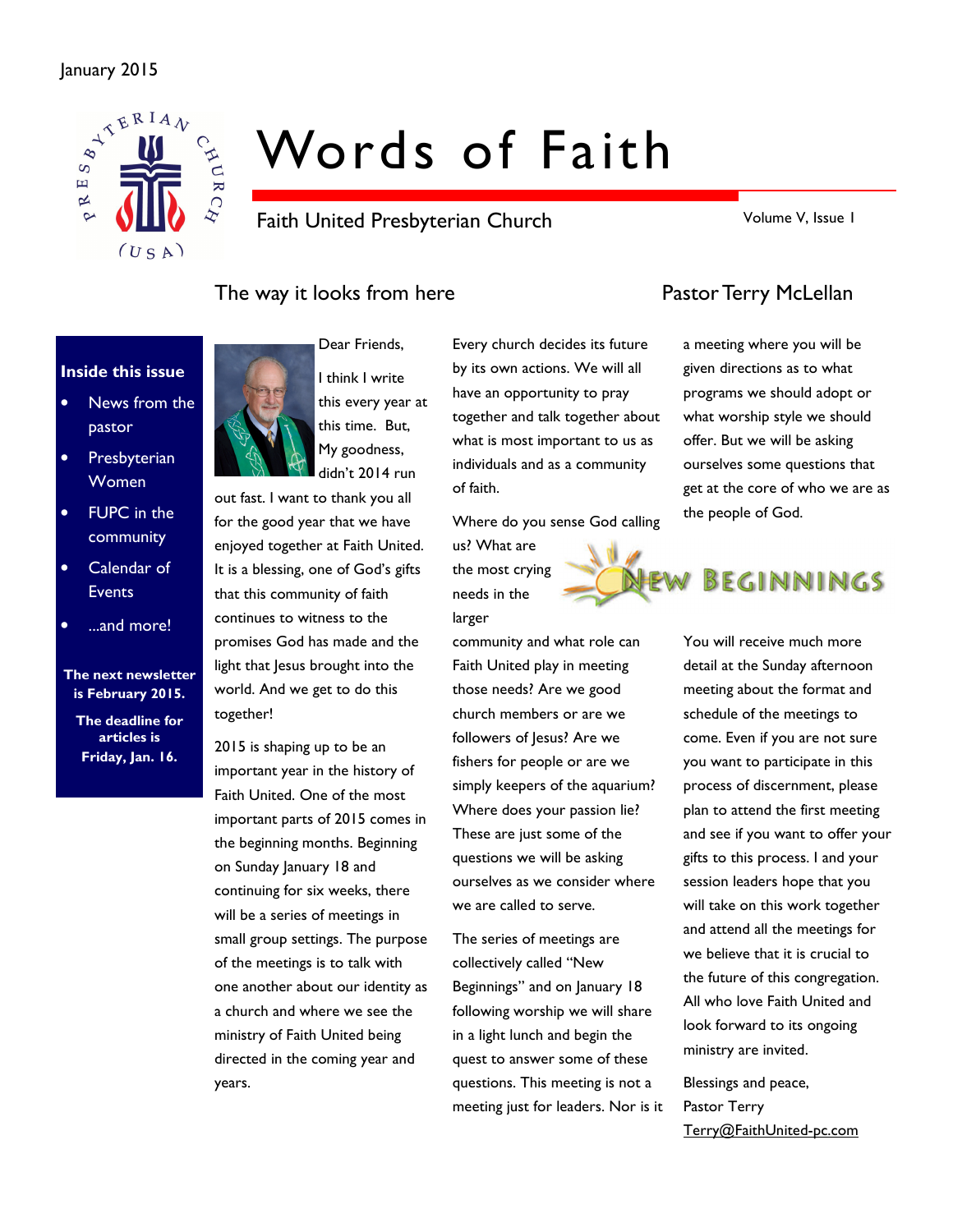## Page 2 Words of Faith

### Presbyterian Women **Patti Sloey**

Thursday Morning Circle-2nd Thursday, 9:30 am at the church, January meeting, Thursday, 1/8.

Tuesday Morning Circle-2nd Tuesday, 10:30 am at the church, January meeting, Tuesday, 1/13.



Thursday Evening Circle-will meet at 7:00 p.m. on January 15. Contact the church office if you need the location.

The Starboard Stitchers will meet on Tuesday, January 6, at 1:00 p.m. continuing their stuffed animal project for the clinic at

North Dallas Shared Ministries. Come to stitch or stuff and enjoy the fellowship.

Looking ahead, we are reminded of the Annual Women's Retreat on Saturday, February 21. Stay tuned for more details as we move into 2015.



### Session & Such

Session has a Called Meeting once a month for the purpose of meeting and receiving prospective new members.

This month's Called Meeting is scheduled for Sunday, January 11 at 10:15 a.m. They meet in the Pastor's Study in the office area. The next stated session meeting is scheduled for Sunday, January 11 with Terry McLellan leading devotional. The meeting will be at FUPC in double room #4 after worship.

From the Finance Committee—the Stewardship Season has come and gone. Thank you to all who have submitted their commitment to FUPC for 2015. Contribution envelopes for 2015 will soon be available on a table near the office and will be in Alpha/Numeric order for your convenience. Pledge cards for 2015 are also available if you wish to complete one and return to the office. Please contact the church office if you are unable to pick up your box and we will arrange delivery.

### Notes & News from the Pews



### Sympathy to. . .

We learned recently from her daughter, Maren Spence-Coolis that Nancy Spence died on December 11, 2014 in Colorado. Nancy was a long time member of the Ridgeview congregation and was very active in the women's activities.  $\sim$  Lorna Acker



### Austin Street Meal

The January meal day will be Monday, January 5. Looking

ahead, the February meal will be February 2. Plan ahead for your food donation.

### Outreach & Evangelism Lois Duell

The Outreach Committee will hold the next Community Breakfast on January 10 from 8 to10am. All are invited to stop by and share some pancakes and sausage plus great fellowship with not only our fellow members, but new friends from our community.

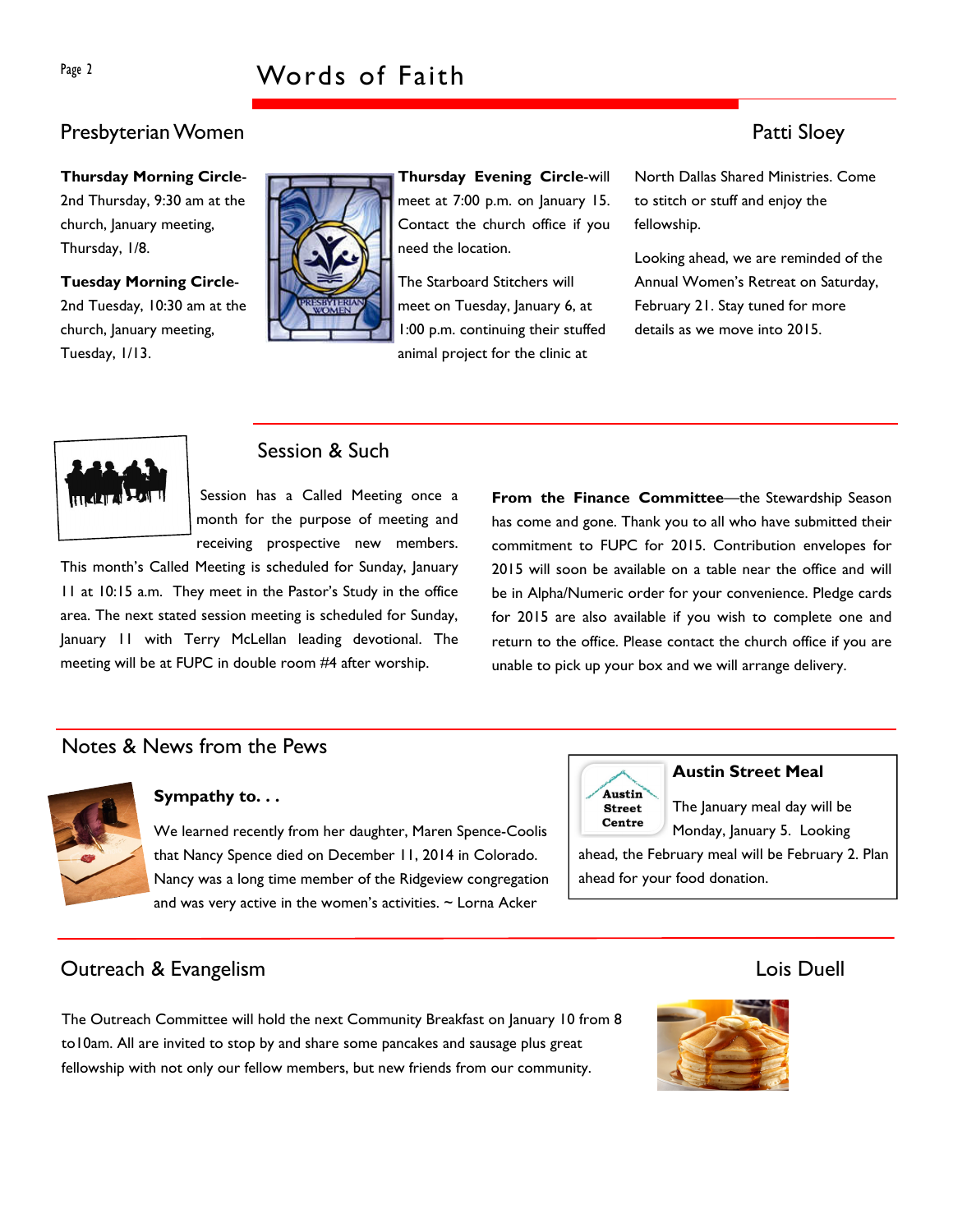### Happy Birthday!

| January 4     |                                                                                         | January 9             |                      |                       |                                        |
|---------------|-----------------------------------------------------------------------------------------|-----------------------|----------------------|-----------------------|----------------------------------------|
|               | 楽                                                                                       | Dick Nelson           |                      | Quinn Moser           |                                        |
| * Jim Laclede |                                                                                         | January 10            |                      |                       |                                        |
| January 6     |                                                                                         | Ralph Miller          |                      | Henry Knight          |                                        |
|               | January II                                                                              |                       | January 27           |                       |                                        |
| January 7     |                                                                                         | Doris Rose            | <b>Tracy Tiemann</b> |                       |                                        |
|               | 豪                                                                                       | <b>Debbie Winters</b> |                      | <b>Terry McLellan</b> |                                        |
|               | <sup>※</sup> Joyce Kastendieck<br>* David Kirchmeyer<br><b>* Janet Marxer Rodriguez</b> | 豢<br>豢                |                      |                       | January 22<br>January 25<br>January 30 |

### Prayer Concerns

### Prayers for:

- Käthe & Eberhard Kaschung
- Ray Kirchmeyer (David's brother)
- **Lilas Kinch**
- Greg Haben
- Til Rathbun
- Mary Sewell
- Mary Silva
- Linda Taylor
- Carol West
- ♥ Roberta Welther
- Debbie Winters

### Sympathy to:

- Earle Krause family
- Joan Miller family

Give ear, O Lord, to my prayer; listen to my cry of supplication. In the day of my trouble I call

on you, for you will

answer me.

### Psalm 86:6-7

Martha Worrell

- Rehab/At Home: **Ruth Barnes**
- Earl Blackney
- ♥ David Daly
- Lois Davenport
- Henry & Dena Knight
- Joanne McKnight
- Anne Mobley
- Wanda Mosher
- Roc & Clarice Mitchell
- **Emroy Quevreaux**
- Freddie Simmons
- Don Speigel
- Jerry Swope
- Martha Watson
- 

### Service Personnel:

- Logan Burkham
- SPC Albert Campos
- David Crossley
- SGT Kevin B. Cuiksa
- Marshall Dobbs
- Maj. Brian Gaddis
- **CPT Ben Garoutte**
- SSGT Jaron Garoutte
- ♥ SPC Jason Jackson
- SPC Ryan Liggett
- SPC Chad Manis
- ♥ CPT Joshua Montero
- **Andrew Moore**
- ♥ COL Thomas Pentecost
- **SFC George Pittman**
- SFC Adam Reno
- USAF CPT Andre Silva



Where does the time go? Hard to believe it is 2015. Happy New Year to you all! You will notice less pages in this issue of Words of Faith. We will hope for more news in February, we love to pub-

licize your news and pictures. See the deadlines for the next issue.

Remember, no matter how big or small the event, send the information so that it can be

included in the next issue of Words of Faith. You may submit articles in writing to the church office or via email to

### Brenda@FaithUnited-pc.com

The next issue will be February 2015. The deadline for articles is Friday, 1/16. Please do not hesitate to contact the church office if you or your group has information to share.

From the editor **Brenda Swindle** Next newsletter is February 2015. Deadline for articles, Friday, 1/16/15. Contact church office or Brenda Swindle via email to submit articles.